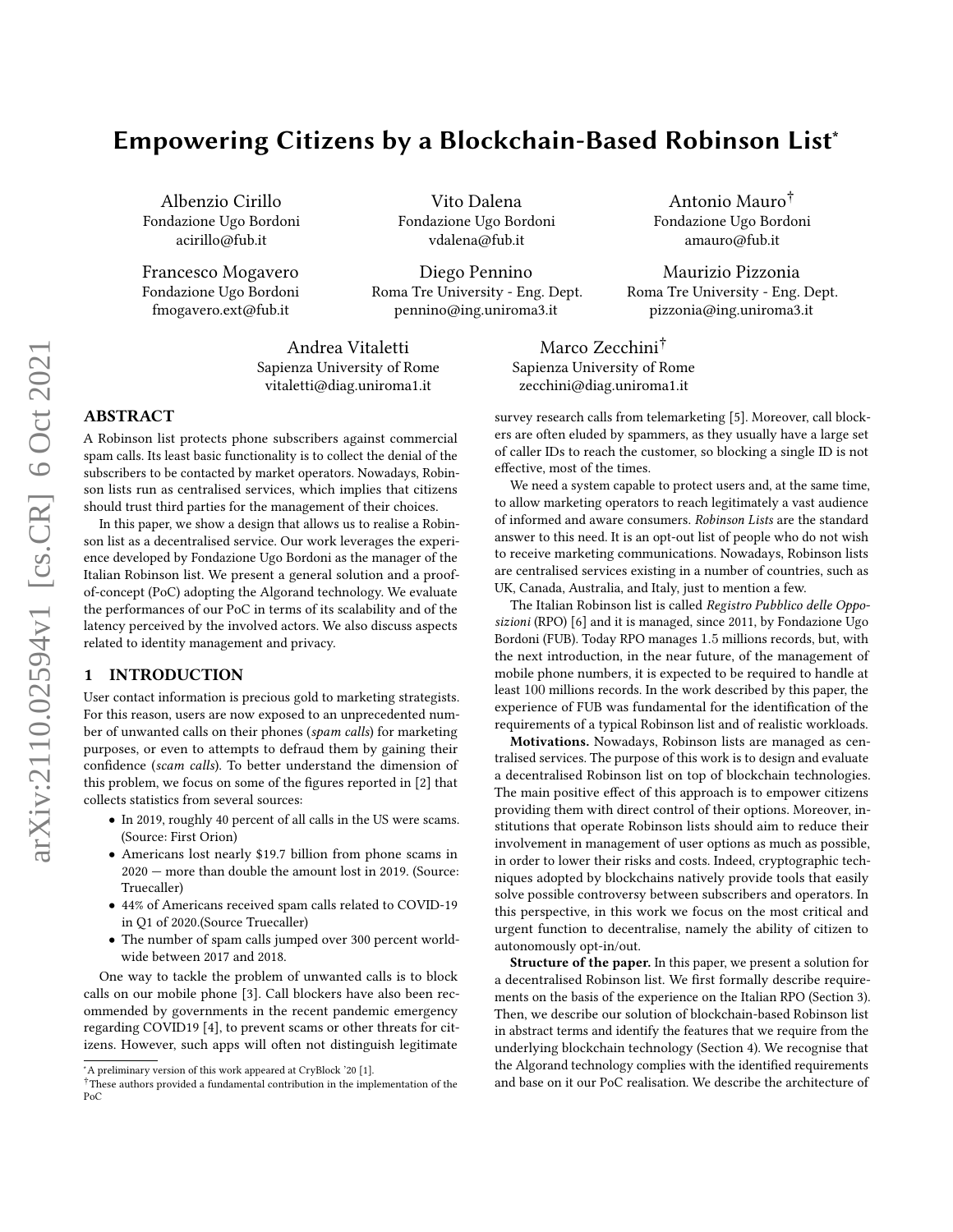our PoC and some of the most interesting technical details (Section [5\)](#page-3-0). We exploit our PoC to perform an experimental evaluation of our approach that shows results that are comparable with the centralised solution currently deployed for the Italian RPO (Section [6\)](#page-4-0). We also discuss privacy and identity management aspects (Section [7\)](#page-6-0) and future work (Section [8\)](#page-7-6).

## 2 STATE OF THE ART

Robinson lists are traditionally realised by a centralised authority that is trusted by subjects and operators [\[7\]](#page-7-7). The scientific literature regarding systems supporting Robinson lists is very limited. Indeed, the technical aspects of a centralised Robinson list are not particularly challenging.

Blockchain applications for managing user consents have been already considered for other application scenarios (e.g., medical, banking, IoT stream data).

The Dwarna system described in [\[8\]](#page-7-8) stores research partners' consent for bio-banking process in a blockchain to create an immutable audit trail of research partners' consent changes. The work described in [\[9\]](#page-7-9) describes the design and implementation of a smart contract for consent-driven data sharing. In this context, service providers can share data about costumers among each other and validate each other's permissions to share it according to costumers' consent. Both works are realised on Hyperledger [\[10\]](#page-7-10), a permissioned blockchain solution. The work described in [\[11\]](#page-7-11) proposes, a user-centric solution that allows data subjects to easily control consents regarding access to their personal data in an IoT ecosystem and exercise their rights in accordance with the GDPR regulation. However, a data subject and a data controller cannot publish their digital consents with the corresponding signatures directly on a blockchain but a centralised platform takes care of this task. In our solution, we aim to let each subscriber managing its own consent, autonomously.

Essentially, Robinson lists allow a subject to associate an attribute (the option) to an identifier (a telephone number). This problem is strictly related to the one faced by identity management systems (IdM). The main purpose of an IdM is to bind an identifier of a subject (usually a public key) with attributes, claims, entitlements, or properties of that subject. IdMs are standardized by ISO [\[12\]](#page-7-12) and there regulations about them (e.g., eIDAS [\[13\]](#page-7-13)). The idea of realising IdM on top of blockchains is a step toward making IdMs independent from a specific organization. The Self-Sovereign Identity (SSI) approach, surveyed here [\[14\]](#page-7-14), envisions solutions in which subjects should be able to create and control their own identity, without relying on any centralised authority. In this context, public/permissionless blockchains are fundamental tools. W3C has ongoing efforts to standardize the building blocks of SSI. Decentralised Identifiers (DIDs) [\[15\]](#page-7-15) are controlled by subjects and possibly securely stored in blockchains. DIDs are linked with DID documents where attributes are listed. Certain attributes are associated to Verifiable Claims/Credentials (VC) [\[16\]](#page-7-16) which allow the binding between the identifier and the attributes.

## <span id="page-1-0"></span>3 MODELLING A ROBINSON LIST: ACTORS, USE CASES, AND REQUIREMENTS

In this section, we briefly outline the main actors and functions of the current centralised RPO that we consider as a common accepted

practice for a Robinson list. Then, we define the main requirements to support a decentralised Robinson list focusing on the decentralisation of the most critic functions for citizens empowerment and disintermediation.

We model a Robinson list as a collection of records  $\langle tel, opt \rangle$ , where *tel* is the telephone number of the *subscriber* and *opt* can assume the values  $IN$ , if the subscriber opts-in to receive unsolicited calls on tel from direct marketing operators, and OUT, vice-versa.

- The actors interacting with the Robinson list are the following: Subscribers A subscriber is the owner of one or more telephone numbers and consequently the owner of some records in the Robinson list, where options associated with telephone numbers are recorded.
- Attestator The attestator is a single actor that is responsible for the creation of the Robinson list, for binding subscribers to their telephone numbers, and for pruning the phone number lists received from operators (as described below).
- Operators An operator is interested in obtaining the options associated with a list of telephone numbers. Actually, it provides a list of telephone numbers to the organization operating the Robinson list and receives as output a pruned list where the numbers of the subscribers who opted-out have been removed.

Therefore, four fundamental functions must be supported by system realizing a functional Robinson list, which are listed in the first column of Table [1.](#page-2-1)

In the current RPO, all these functions are centrally performed by the attestator (i.e., FUB). For opt-in/out and pruning operations, the attestator receives requests from subscribers and marketing operators, respectively, and acts as a trusted intermediary for accessing the Robinson list.

## 3.1 Towards a Decentralised RPO

In formally listing the requirements, we primarily focused on fully decentralising opting-in/out operations, giving full control to the subscribers without relying on intermediaries. This guarantees the principle of citizen empowerment that is a motivating argument of our approach. Table [1](#page-2-1) summarises our choices regarding decentralisation.

In the current proof-of-concept (described in Section [5\)](#page-3-0), the other functions are left centralised leaving the investigation of their possible decentralisation as future work. This choice is also motivated by the following considerations.

We do believe that it is practical and acceptable that the creation of the assets in the Robinson list is centralised, provided that their management (i.e. opt-in/opt-out choice) is fully decentralised. To the best of our knowledge, centralised certification is the only legal method that is currently accepted by Public Bodies to bind subscribers to their phone numbers. We further discuss this problem and possible approaches in Section [7.](#page-6-0)

About the decentralisation of the pruning function, we consider it as an important part of our future research work (see Section [8\)](#page-7-6).

The following is a formal list of the requirements of our decentralised Robinson list.

<span id="page-1-1"></span>(1) Each subscriber can own any number of records ⟨tel, opt⟩ (for distinct values of tel).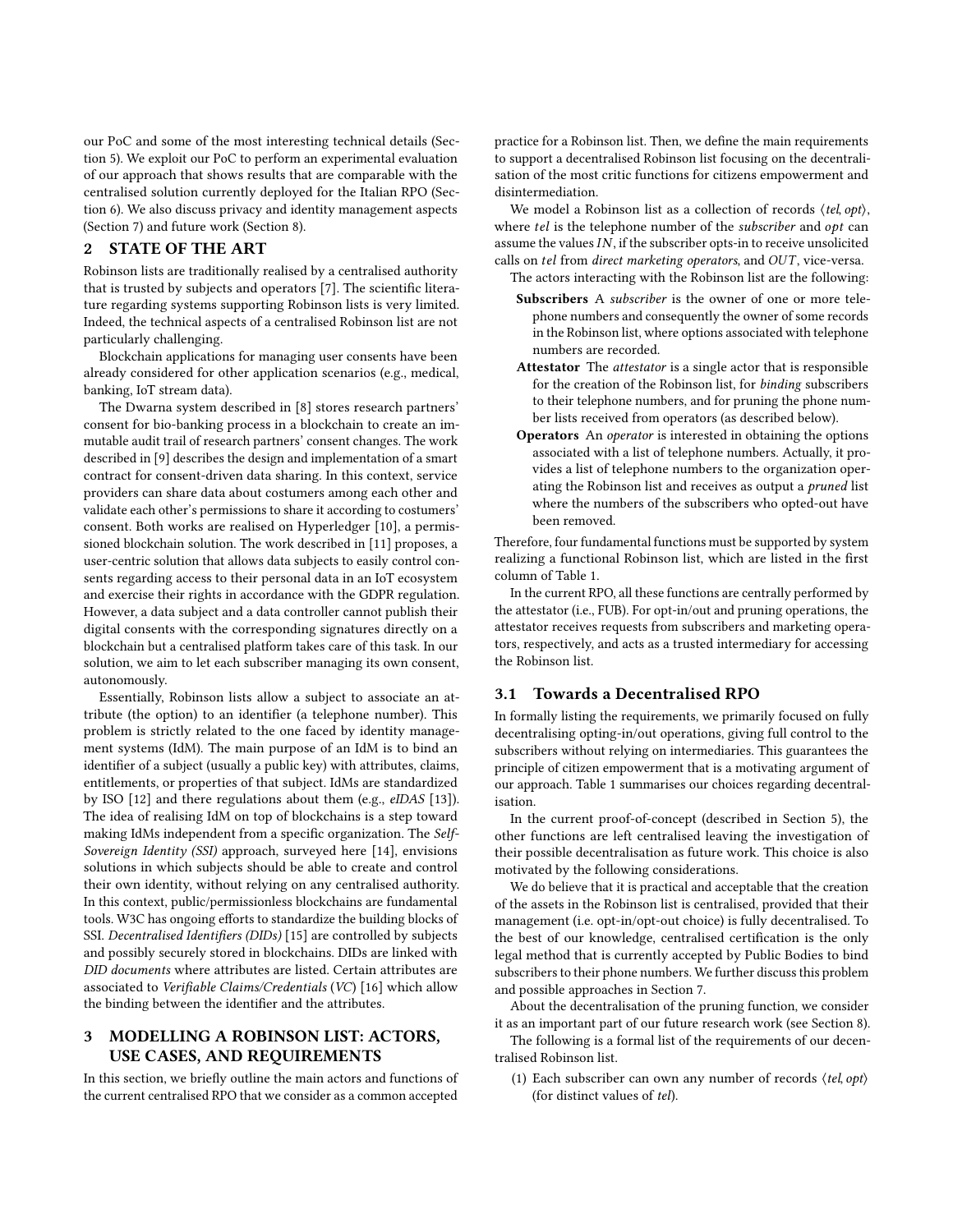<span id="page-2-1"></span>Empowering Citizens by a Blockchain-Based Robinson List

| <b>Function</b>                         | Centralisation | Actor performing the operation |
|-----------------------------------------|----------------|--------------------------------|
| Robinson List Creation                  | Centralised    | Attestator                     |
| Binding of subscribers to phone numbers | Centralised    | Attestator                     |
| Choice of opt-in/opt-out by subscribers | Decentralised  | Subscriber                     |
| Pruning lists requested by operators    | Centralised    | Attestator                     |

- <span id="page-2-2"></span>(2) The owner of a record should be able to switch the opt value.
- <span id="page-2-3"></span>(3) An operator should be able to query the list for the options related to specific values of tel.
- <span id="page-2-4"></span>(4) There should be the possibility to equip the result of a query (or of a pruning operation) with a succinct cryptographic proof, to be shown to anyone, that the result of the query is correct.
- <span id="page-2-5"></span>(5) No single actor (comprising the attestator) or small colluded set of actors, should be able to independently change records belonging to others without the consent of the owner.

It is worth noting that Requirements [1,](#page-1-1) [2](#page-2-2) and [3](#page-2-3) are also met by centralised Robinson lists requiring trust in a central authority. Vice versa, Requirements [4](#page-2-4) and [5](#page-2-5) are normally not met by current centralised approaches.

Requirement [5](#page-2-5) naturally lead the design toward a blockchainbased approach. However, a simple solution may not met Requirement [4.](#page-2-4) Consider for example the trivial solution in which two special addresses IN and OUT are present and the a subscriber opted for IN or OUT by performing a transaction on the respective address. A proof of the choice of a subscriber at a certain time requires to analyse the history of the blockchain back in time, up to the last choice performed by the subscriber. This is not a succinct proof.

Essentially, the problem is that the options are not encoded in the current state of the blockchain. In Section [4,](#page-2-0) we describe a solution that does encode options in the blockchain state. This make fulfilling of Requirement [4](#page-2-4) much easier to implement, especially on technologies that explicitly store the states of the accounts.

## <span id="page-2-0"></span>4 SOLUTION

Motivated by Requirements [2,](#page-2-2) [4](#page-2-4) and [5,](#page-2-5) we realise Robinson List on a blockchain technology. There are a large number of different blockchains, showing different trade-offs between supported features and scalability. In devising our solution, we aimed at requiring a blockchain with a set of features that allow us to fulfill the requirements introduced in Section [3,](#page-1-0) and supporting high scalability, in view of the future management of a large number of records (about 100Mln considering the italian RPO alone). In addition to standard blockchain characteristics, we require the blockchain technology to support the following features:

- The blockchain should support the creation and transfer of custom tokens to represents IN and OUT options made by subscribers.
- At each instant in time, the choice of a subscriber is either IN or OUT. As will be clear in the following, we need to atomicly swap a token IN with a token OUT. For this reason

the blockchain should support grouping of transactions so that the whole group is either committed or not.

• The blockchain should support smart contracts to manage citizen choices by an algorithmic governance. In this paper, we are interested in proving that even stateless smart contracts – the less demanding ones – are enough for our purposes.

Custom tokens are supported on many blockchains, either natively [\[17\]](#page-7-17) or by using proper smart contracts (see for example [\[18\]](#page-7-18)). In our solution, tokens are used to store the current opt-in or opt-out of a subscriber without relying on smart contracts with persistent state.

In section [5,](#page-3-0) we present our prototype based on the Algorand technology, which provides all these features.

We now describe our solution. Subscribers are identified by one or more public keys and each telephone number is associated to a public key. How this association can be carried out is discussed in Section [7.](#page-6-0) Private keys are secretly held by the corresponding subscriber. The attestator is also associated with a key pair. The binding between the public key  $p_k$  and the telephone number *tel* is stored on chain. We decided to encrypt those element so that only the key's owner and the attestator can view the values in clear text. This decision was made to preserve citizen's privacy, by masking the binding of his/her private key to the phone number.

The binding information, namely the pair  $(p_k, tel)$ , is hidden into the payload of a transaction that the attestator sends to the user. The masking technique consists in the following steps:

- (1) the attestator generates  $r_k$ , a random 128 bit AES symmetric key and a random 128 bit initialisation vector  $iv_k$ ;
- (2) The attestator uses  $r_k$  and  $iv_k$  to encrypt the pair  $(p_k, tel)$  by using AES-CBC (Cipher-Block-Chaining) scheme, obtaining  $eb_k$ ;
- (3)  $r_k || i v_k$  is encrypted with user's public key and attestator's public key, producing the values  $r_{ku}$  and  $r_{ka}$ , respectively (these encryptions are performed using the PyNaCl library [\[19,](#page-7-19) [20\]](#page-7-20) and the X25519 elliptic curve [\[21\]](#page-7-21));
- (4) The triple  $\langle eb_k, r_{ku}, r_{ka}\rangle$  is written on-chain.

Smart contracts are associated with an identifier that, for many aspects, plays the same role of the public key. Hence, for homogeneity, we call it the public key of the smart contract and, when we generically refer to public keys, we intend also to include smart contracts identifiers.

In our solution, we define two custom class of tokens named IN and OUT. We call IN tokens and OUT tokens the individual units of IN and OUT, respectively. In the system, the global number of IN tokens and of OUT tokens is always the same. To streamline description, we refer to IN as the opposite of OUT and vice versa.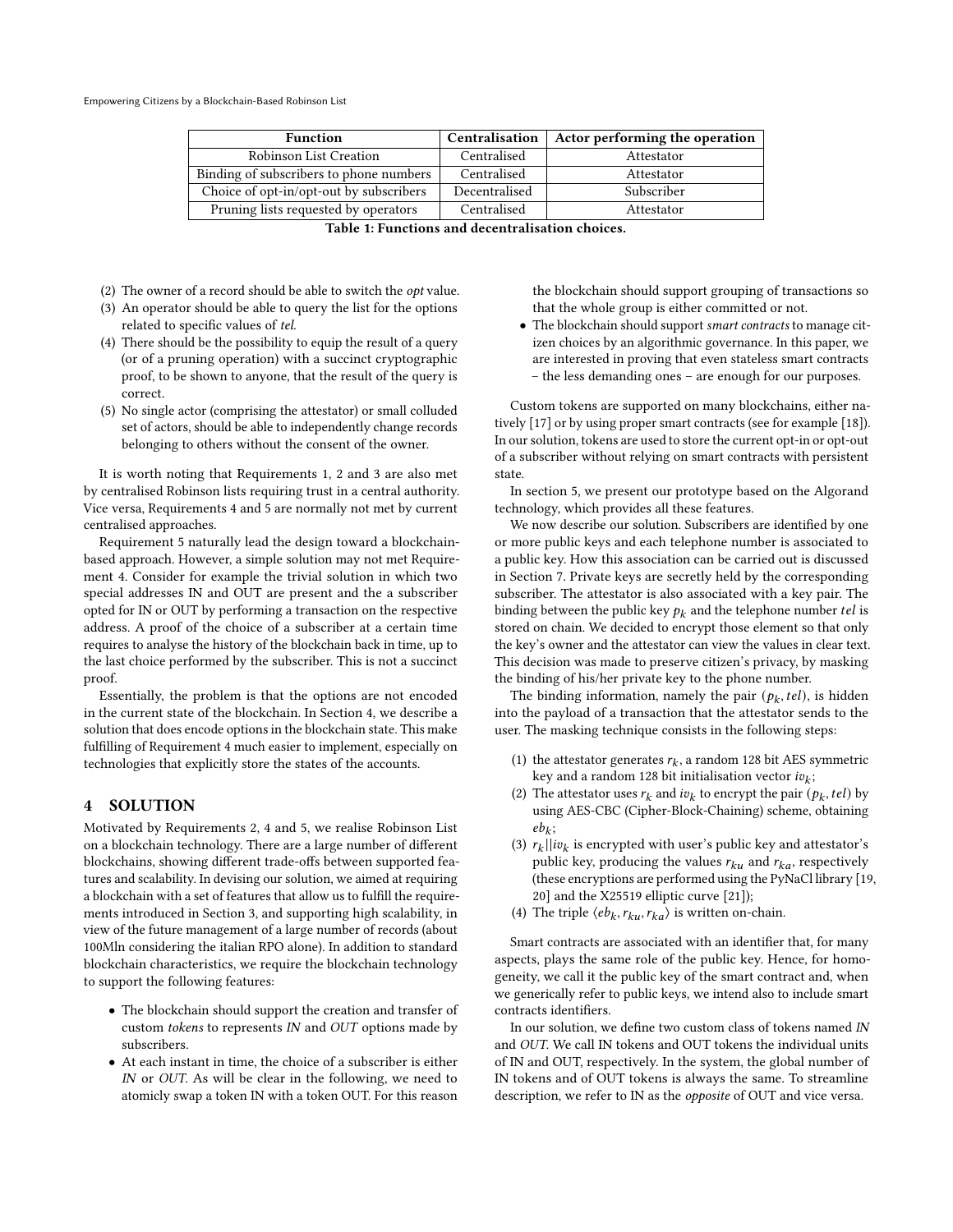Each public key is associated with a wallet that holds tokens. Public keys are used to identify source and destination wallets in transactions involving tokens. In our solution, the tokens are kept in smart contract wallets. For simplicity, we also say that the smart contract contains or stores the tokens.

Each telephone number  $t$  in the Robinson list is associated with a corresponding smart contract  $U_t$ . The system is built to enforce the following *option constraint*: for each telephone numbers  $t$ , the wallet  $U_t$  contains either only one IN token or only one OUT token.  $U_t$  has been designed to avoid the exchange of tokens between subscribers that can lead to the violation of the option constraint. We can express three possible states for each telephone number: opted in, opted out, or no option expressed. The third state is represented by the absence of  $t$  and  $U_t$  in the system. In our approach there exists another smart contract  $C$  that is in charge of realizing the switch of the token stored in  $U_t$  with its opposite, while fulfilling the option constraint. It also stores all tokens that are not currently stored by any  $U_t$  contract and that may be needed in future switch operations.

Intuitively, a switch operation is performed as follows. Consider a telephone number  $t$  with smart contract  $U_t$  containing an  $O$  token (where  $O$  is either IN or OUT). The switch operation consists of the following two transfers:  $(1)$  transfer the  $O$  token currently in  $U_t$  to C and (2) transfer an  $\overline{O}$  token (where  $\overline{O}$  is the opposite of O) from  $C$  to  $U_t$ . The above transfers are asked by the subscriber of as a group to be atomically executed. Smart contracts perform the following checks:  $U_t$  checks that group is signed by the private key of  $t$  (i.e., it come from the owner of  $t$ ),  $C$  checks that the two transfers are consistent with respect to the option constraint. Note that, for security reason, all  $U_t$ 's should conform to a template of smart contract in which the only changed part is related to the public key of  $t$  that the contract use to verify the source of the accepted transactions. We call this the standard template.

We now formally describe the steps involved in the use cases that initialise or change the content of our Robinson list.

Robinson list initialisation. To initialise our decentralised Robinson list the following operations are performed.

- (1) The attestator generates its public/private key pair.
- (2) The attestator creates IN and OUT tokens in a quantity which is supposed to be much larger than the amount of telephone numbers to be managed.
- (3) The attestator deploys a smart contract  $C$ .
- (4) The attestator transfers all IN tokens to  $C$ .

Addition of a new telephone number. To add a new telephone number  $t$  to the Robinson list, the following operations are performed.

- (1) The subscriber of  $t$  creates a new public key  $k_t$  and the corresponding private key. It also creates, the corresponding  $U_t$  according to the standard template.
- (2) The subscriber asks the attestator to associate  $t$  with public key  $k_t$  (see Section [7\)](#page-6-0) and to add  $t$  to the Robinson list.
- (3) The attestator verifies the association of  $k_t$  with  $t$  (see Sec-tion [7\)](#page-6-0) and that  $U_t$  conforms to the standard template. If checks are successful, the attestator sends one OUT token to

 $U_t$ . This represents a default opt-out state for a newly listed telephone number.

Option switching. To switch the option for a telephone number t whose smart contract  $U_t$  contains an O token, the following operations are performed.

- (1) The subscriber of t prepares two transaction  $\tau$  and  $\tau'$  as follows:
	- $\tau$  transfers one unit of O from  $U_t$  to C, and
	- $\tau'$  transfers one unit of  $\overline{O}$  from C to  $U_t$ .
- (2) The subscriber bundles  $\tau$  and  $\tau'$  into a group to be atomically executed, signs the whole group with the private key associated with  $t$  and broadcasts it.
- (3) Within the execution of the consensus algorithm, both  $C$ and  $U_t$  are executed:
	- $\bullet\,$  C checks that the two transfers are to and from the same  $U_t$  and that transfers are for single opposite tokens (to force the option constraint),
	- $U_t$  checks that the request comes from  $t$ .

If checks are successful and regular balance constraints are fulfilled, both transactions are committed.

#### <span id="page-3-0"></span>5 PROOF OF CONCEPT

In this section we present the implementation of a proof-of-concept (PoC) [\[22\]](#page-7-22) of the decentralised Robinson List solution described in Section [4.](#page-2-0) The main goal of the PoC is to show how the proposed solution can be implemented on a blockchain technology and to provide a first evaluation on the performance of this implementation.

### 5.1 Technical components

The PoC has been developed on Algorand [\[23\]](#page-7-23) because it supports all the necessary features to implemented our solution as discussed in Section [4](#page-2-0) and it is one of the solutions claiming to address the blockchain trilemma [\[24,](#page-7-24) [25\]](#page-7-25), thus providing state-of-the-art performance in terms of latency and scalability.

Its inter-block time is very short: about 5 seconds.

To support the reader in a better understanding of our PoC, we briefly describe how Algorand implements smart contracts, tokens management and atomically committed transactions.

Algorand Standard Assets (ASA) are standard mechanisms for creating, managing, transferring and destroying digital tokens (or assets). In Algorand, an account should explicitly allow their use to be able to receive them.

Algorand Smart Contracts (ASC) are small programs that serve various functions on the blockchain and operate at layer-1. Smart contracts are separated into two main categories, stateless and stateful. The language for coding ASC is named Transaction Execution Approval Language (TEAL). Stateless ASC can validates and signs transactions and it can be used as a Contract Account. A Contract Account looks like any end-user account except that it validates spending transactions according to its code logic.

Recently, Algorand released stateful ASC that provide local variables. These variables could be used to store the citizens choices thus providing an alternative way of implementing our solution. One contribution of our PoC is to prove that even simple stateless ASC are enough for our goal.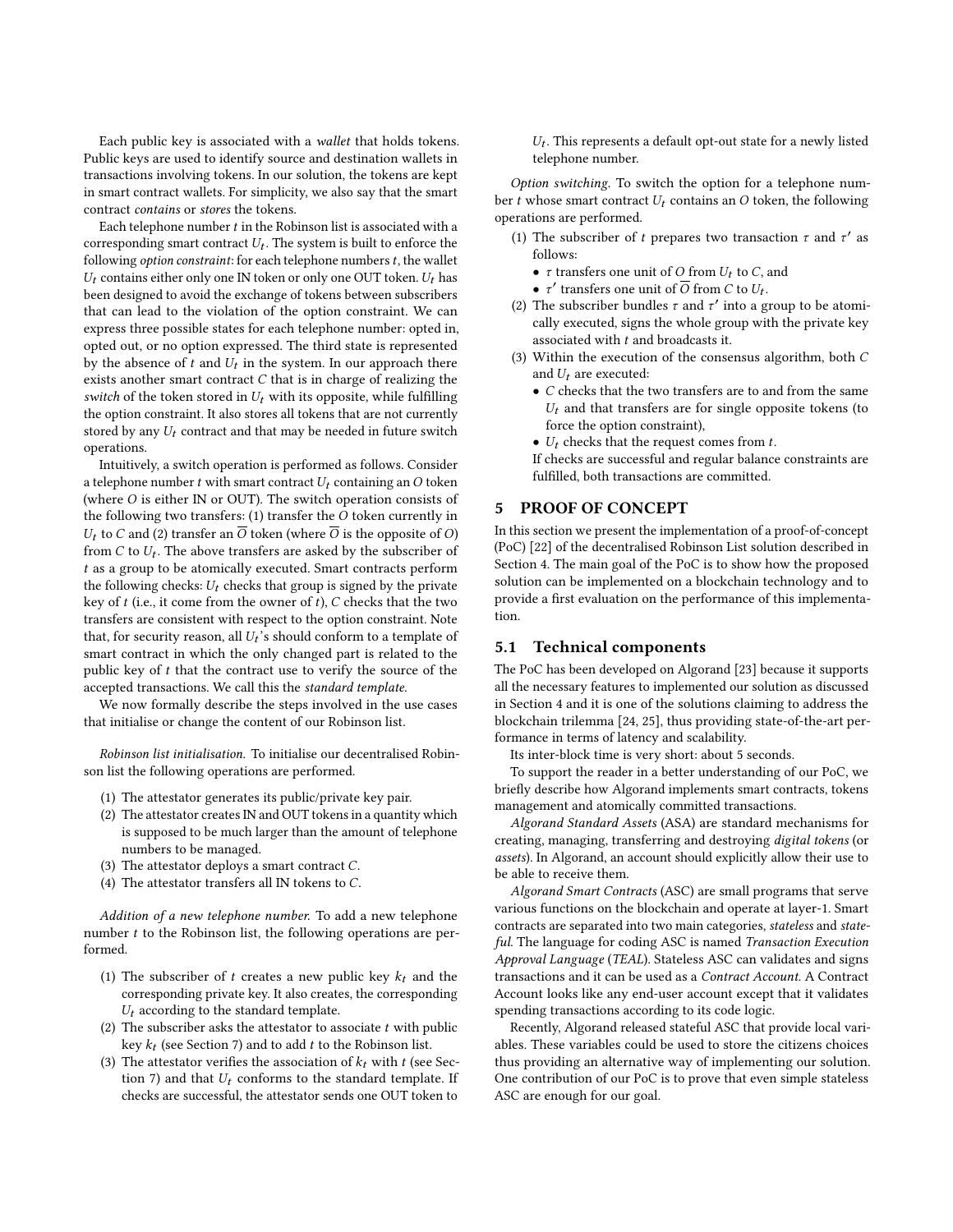Atomic Transfers are indivisible and irreducible batch operations where a group of transactions are submitted as a unit and all transactions in the batch either pass or fail. In our PoC, Atomic Transfers handled by a suitable ASC are employed to swap an  $IN$  asset for an OUT one without the involvement of any intermediary and vice versa.

## 5.2 Architecture

Now we formally describe the architecture of our PoC.

There is one attestator and several subscribers, each one with only one telephone number associated with its public key. This association is kept encrypted in the blockchain (see Section [4\)](#page-2-0) and cached in a database by the attestator. In the current implementation, the  $U_t$  contract has not been implemented and the IN/OUT token is kept directly in the subscriber account. We recall that the main goal of the PoC is to evaluate feasibility and performance, and the  $U_t$  contract, whose main purpose is to achieve a higher level of security, has a very minor impact on that and it will be consequently implemented in future releases.

Figure [1](#page-4-1) shows a simplified architecture of the system. The whole interaction with the Algorand blockchain back-end is performed by a web application developed with the Django framework.

The attestator set-ups the system generating all the  $IN$  and  $OUT$ assets. Then, it deploys the Contract Account  $C$  and explicitly allow  $C$  to receive both *IN* and *OUT* tokens. The set-up ends with an asset transfer transaction of all  $IN$  tokens from the attestator to  $C$ .

During the initialisation of the subscriber, the attestator binds the public key of the subscriber to its mobile phone (see Sections [4](#page-2-0) and [7\)](#page-6-0). The subscriber explicitly enables reception of  $IN$  and  $OUT$ tokens in its wallet, then, if the binding is successful, the attestator transfers one  $OUT$  token to the subscriber wallet. For the sake of simplicity, current PoC assumes that binding is always successful. The initialisation is then completed transferring one  $OUT$  token from  $C$  to the subscriber wallet. This is done at the first access of the user into the web interface.

The subscriber can swap the  $OUT$  token with an  $IN$  one by executing an Atomic Transfer with  $C$ . The TEAL code of  $C$  is designed to approve the atomic transfer only if it consists of two transactions: (a)  $OUT$  token from the subscriber's wallet to  $C$  and (b)  $IN$  token from  $C$  to the subscriber's wallet. A symmetric atomic transaction lets the user swap the  $IN$  token with the  $OUT$  one.

#### <span id="page-4-0"></span>6 EVALUATION

The proposed solution is functionally effective, as it proves that a users can express their choice of being contacted on their personal phone numbers on a distributed and decentralised ledger.

Nevertheless, in order to be actually employed, the solution should be comparable to the current centralised one in terms of costs and performance. In fact, while a blockchain solution provides an evident improvement in terms of resilience to network failures or data integrity and traceability, it might suffer of significant issues in terms of scalability, bandwidth, latency and operational costs, in particular in view of a possible public/permissionless deployment.

The purpose of this section is to quantitatively measure to what extent our approach can actually successfully compete with the

<span id="page-4-1"></span>

Figure 1: Architecture of the proof-of-concept

current Italian centralised solution for the italian RPO service (see Section [1\)](#page-0-0). Our testing activity was carried on running our PoC on a VM on a linux OS with 40GB of disk and 4GB of RAM.

The environment has been implemented on docker and runs in three containers.

Web. The presentation layer.

- DB. The identity database (owned by the attestator) that caches the binding between the public keys (i.e., the blockchain addresses) and the telephone number of the subscriber.
- Algorand-Node. The Algorand node realising a private network.

We evaluated the performance of our prototype in terms of time consumption, investigating the different phases whose subscription process is made of. In the decentralised scenario, the subscription event is composed of 5 different phases:

- Create Wallet subscriber's wallet, that should contain the OUT or IN token, is created;
- Init Wallet the attestator transfers a minimal amount of coins to the wallet, to enable the subscriber to perform transactions on the blockchain;
- Binding the attestator binds the public key of the subscriber to its mobile phone writing it on the blockchain in an encrypted form (as described in Section [4\)](#page-2-0) and in clear text in the local identity database;
- Opt-In ASA the subscriber explicitly enables reception of  $IN$  and  $OUT$  tokens in its wallet;
- Transfer ASA the attestator transfers the  $OUT$  token to the subscriber's wallet.

RPO currently manages over 1.5 million of users' fixed phone numbers and, starting from 2021, should be able to support over 100 million of users' phone numbers, as also mobile numbers will be included.

Thanks to the data provided by FUB, responsible for managing RPO's infrastructure, we were able to analyse the history of users'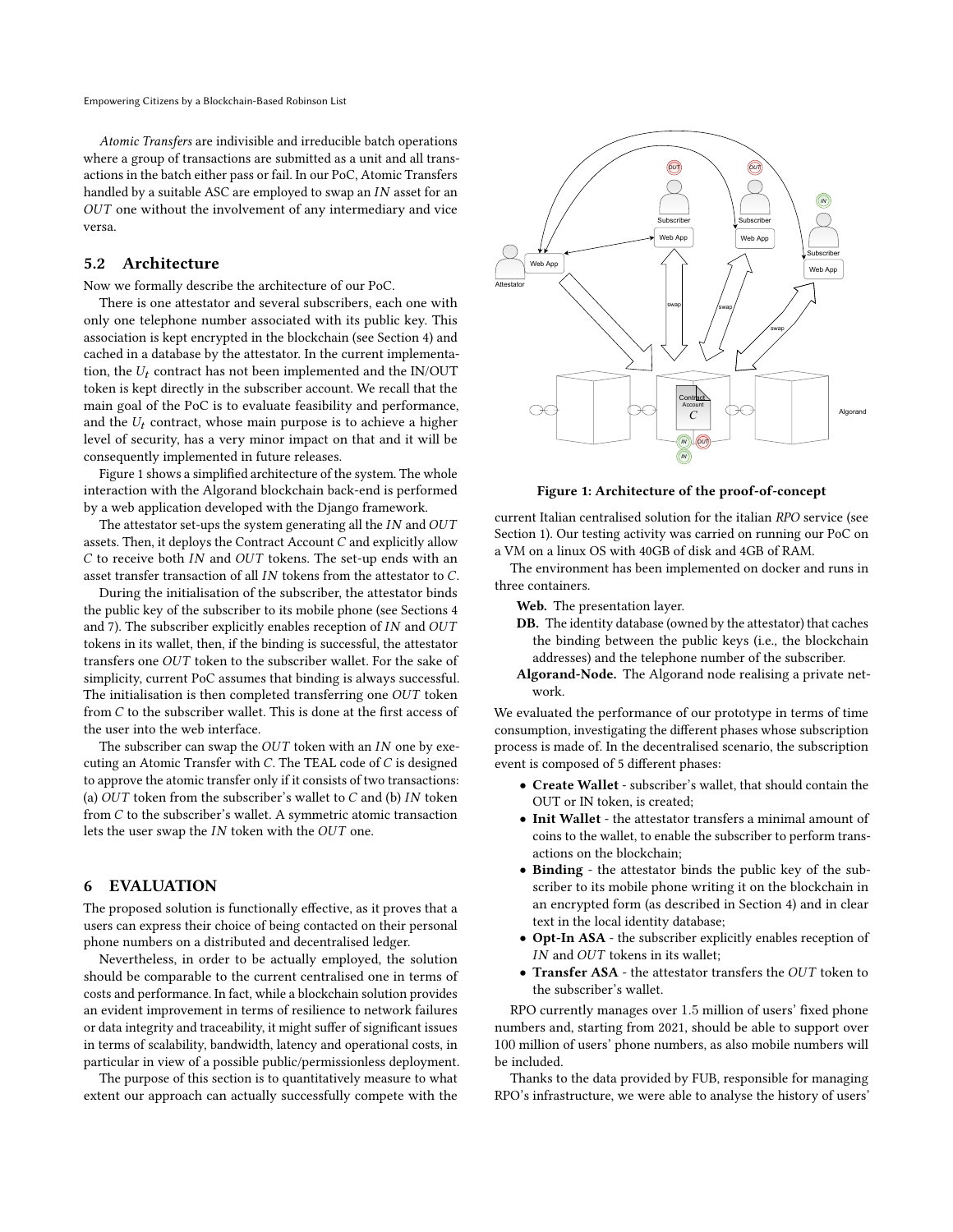<span id="page-5-0"></span>

Figure 2: A flash crowding day (2nd Feb 2011)

interaction since 2011 (when RPO was initially deployed), in order to obtain aggregated data about subscription rate. A first concern comes from the fact that a public service, like the one offered by RPO, can suffer from peaks of legitimate service requests known as flash crowding attack. This particular event can occur as a consequence of mass announcements (e.g. through TV or journal advertisements), that are usually followed by users concentrating their requests in a very short time interval straight after the announcement, resulting in something very similar to a DDoS attack.

We observed this situation in RPO's history, finding few dates when more than 20000 subscriptions occurred in a day, which is an extremely high number with respect to the ordinary subscription daily rate.

In order to provide a complete analysis of our proposed architecture, we used this particular events as a scalability benchmark.

The histogram of the subscriptions, namely the insert operation of a new phone user on a centralised database, during a flash crowding day (in 2011) is represented in figure [2.](#page-5-0)

We observed a total of 25566 subscriptions in a day, grouped into two intervals in the day. The gathering of subscriptions in two intervals of the day (one at night time and the other around noon) confirmed us that the insert on database operations were executed in batch scripts.

Analysing our log in peak periods we calculate that the average time for the insert operation is about  $200ms$ .

We decided to use standalone accounts rather than wallets to overtake the operational cost of creating a wallet. A standalone account is an Algorand address and private key pair that is not stored on disk. A user can invoke, on his/her premises, the algo-sdk to generate a pair of public and private keys. The time cost for generating an account is significantly reduced. With reference to the benchmark, we evaluated the time consumption for registering 20'000 users: In this way we reached 3.6 subscriptions per second,

| 20'000 users subscription completed in | 00:09:10.709 |
|----------------------------------------|--------------|
| average time for a single subscription | 00:00:00.267 |
| dev std time for a single subscription | 00:00:00.106 |

Table 2: Time consumption for registering 20'000 users

which is a comparable rate with the one observed during flash crowding events.

### 6.1 Pruning Test

Currently, the main service offered by the current centralised RPO consists in filtering a list of telephone numbers provided by a marketing operator, in order to return them the same list but without the opted-out subscribers. This operation is also known as pruning. We performed a pruning test operation on a list of 10'000 mobile phone numbers. Indeed, 10'000 numbers is the mean amount of phone numbers for which the telemarketing operators request the pruning activity to RPO.

Our decentralised RPO can operate the filtering process in two different modes:

- by looking on chain for the opt status associated with a specific public key bound to a phone number;
- by enquiring a private database that acts as a cache for the binding information on chain, similarly to what happens in the current centralised implementation.

The former solution is preferable because it would prevent RPO to maintain a private database with sensitive information, lowering the risks in case of malicious attacks. Nevertheless, as the binding between the public key and the phone number has been encrypted on the chain, and considering that the phone number is the only input to the filtering process, the first solution would also require to exhaustively look into the whole blockchain, decrypting the binding transactions, till finding the desired phone number and associated public key, which is evidently more expensive than performing a search over a private indexed database.

The difference in cost between the two methods has been evaluated by comparing 3 different pruning tests, producing the following results: As expected, the pruning operation performed without a

| Iteration | Blockchain only | Cache DB |
|-----------|-----------------|----------|
|           | 1'59"           | 14"      |
|           | 1'54"           | 16"      |
|           | 1'58"           | 16"      |

Table 3: Pruning Blockchain only and Cache DB

cache DB, which means using only on chain data, requires a higher time effort. Considering  $B$  as the total number of blocks and  $m$ the number of mobile phones to be pruned, in the worst case the cost of search is  $O(B * m)$ , assuming  $B >> m$ . This result suggests for further investigations in order to foster the usage of on chain data in real world processes and not only for notarization purposes, while preserving security and privacy aspects.

#### 6.2 Dimensioning archival nodes

We investigated the storage requirements for archival nodes in a private Algorand blockchain, as the volume of traffic and the dimension of the transactions can vary significantly with respect to the main public network. In our test, we measured the amount of disk space occupied on 5 different archival nodes when increasing the number of subscribers to the decentralised robinson list. Results are shown in figure [3.](#page-6-1) All nodes occupy the same amount of space when increasing the number of subscribers to the service, except for the Primary Node (circle dots) which acts as a relay node and needs to store log activities.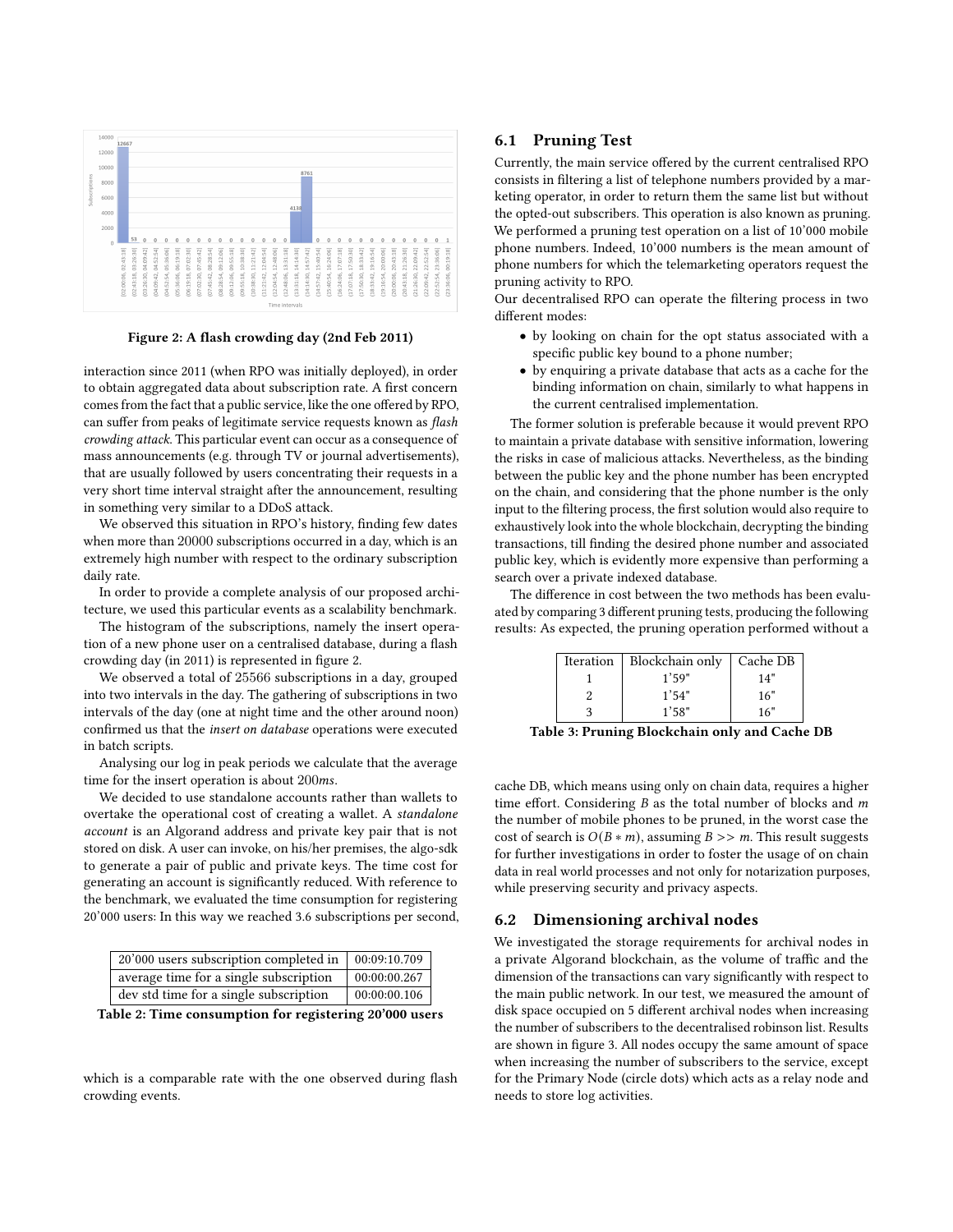#### Empowering Citizens by a Blockchain-Based Robinson List

<span id="page-6-1"></span>

#### Figure 3: Archive dimension of a node in relation to the number of subscribers

Giving this linear dependence among number of suscribers and disk occupation, we can estimate the dimension for an archival node that should be able to support a desired number of subscribers: in our case, we estimated the need for 1650GB for a node that should contain 100 million of subscribers. On top of that estimate, a blockchain designer should consider the estimate number of transactions that could be performed, so to define a solid configuration for the archival node.

Unfortunately, this considerations are not sufficient to dimension an archival node on a private blockchain. Indeed, the blockchain itself generates empty blocks whenever there are no transactions to be committed. This is typical for all the blockchains and is needed to ensure integrity and security. On a public blockchain it is unlikely to observe empty blocks, however, in private blockchain dedicated to specific regional services (which might be our case), idle times might be common, especially at night.

#### 6.3 Economic costs

In this section, we analyze the economic costs of our approach, focusing on our PoC realization.

The following are the main costs a subject has to sustain in the proposed decentralised solution:

- Each subscriber needs to possess a minimum amount of Algos to participate to the network. In our PoC, the attestator supports this cost transferring to each subscriber these Algos.
- A subscriber opts-in to trade both IN and OUT tokens, issuing two transactions.
- The attestator transfers 1 OUT token to each subscriber.
- Every time a subscriber wants to change state, it publishes an atomic transfer composed by two transactions to swap the two different tokens. The first transaction is in charge of the subscriber, the second one is paid by  $C$ . The balance of  $C$  is monitored by the attestator that refills it with Algos, when necessary.

In Algorand, each transaction costs 0.001 Algos. Moreover, each account must maintain a minimum balance to be considered active (i.e. use an account in transactions) and an additional balance is needed to trade ASAs (i.e. use an account in transactions involving the ASA). The minimum balance required to activate an account is 0.1 Algos [\[26\]](#page-7-26) and the one to trade a token is 0.1 Algos [\[17\]](#page-7-17) per ASA. Since, in our scenario, each subscriber trades two ASAs, the overall minimum balance is 0.3 Algos.

Considering the current 1.5M RPO subscribers, the attestator pays 450000 Algos for the minimum balance of the subscribers, 1500

Algos to transfer it and 1500 Algos to distribute the OUT tokens. Hence, the attestator pays 453000 Algos.

Each subscriber pays 0.002 Algos to publish the transaction opting-in the IN and OUT tokens. Swapping the ASA costs 0.002 Algos in total. Hence, the subscriber pays 0.003 Algos.

The cost of the initialisation phase is relevant with respect to all other costs. Supposing to use the public Algorand main network, at the current quotation of the Algo cryptocurrency, the cost of initialising the system for 1.5M subscribers is about 500k€. While this may seems very high, it is substantially less than the current annual costs paid by market operators to use RPO. In fact, on average, RPO filters about 400 million of numbers each year. As by May 2021, operators pay, for each filtered number, from 0.004€ to 0.025€, depending on the subscribed bundle. Hence, market operators collectively pays annually more than 1.6M€, which are supposed to cover just operational costs, since RPO is a not-for-profit service. One aspect to consider in this discussion is that our approach does not fully substitute the current centralised realization, hence, some of the costs of the current solution are supposed to exists also in our approach, like identity verification costs. However, we think that this simple analysis is enough to say that in case of realization on the public blockchain costs are still comparable with the current centralised approach.

## <span id="page-6-0"></span>7 PRIVACY AND IDENTITY MANAGEMENT

As already observed, the main contribution of this paper is the decentralisation of the opt-in/opt-out choice. Subscribers choices are personal data that have to comply with privacy regulation, like for example the GDPR [\[27\]](#page-7-27). Decoupling the data from the personal identity (pseudonymization) is a widely used approach for this kind of compliance. In the previous sections, we deliberately avoided to introduce any in-chain information that can help to associate choices to related telephone numbers or subscribers. From this point of view, the solution we have described so far is not affected by privacy concerns. However, in practice, operators do need to know both telephone numbers and choices. In this case, regulations require that operators can have knowledge of that binding, but no other subject should be able to get it.

Creating and storing bindings between telephone numbers and public keys are essentially identity management problems [\[12\]](#page-7-12). The simplest approach to them is to delegate both verification of this binding and the management of the corresponding database to a trusted third party. For example, the identity database could be managed by the same attestator A introduced in Section [4](#page-2-0) (and this is the choice in our PoC). When a subscriber  $S$  asks  $A$  to add to the Robinson list a telephone number  $t$ , with public key  $k_t$ , A should check the binding and store it in its identity database. For example,  $A$  can ask the subscriber to sign a random challenge  $c$ using the private key paired with  $k_t$ , where  $c$  is communicated to S by making use of  $t$  (e.g., by SMS or by voice call). In pruning operations, operators should ask  $A$  to obtain either  $k_t$  or directly the current choices for  $t$ .

Our solution, with this identity management approach, might be deemed acceptable and regarded as a substantial improvement with respect to current practices. The obvious next step is to ditch any involvement of  $A$  from regular operation of the Robinson list.